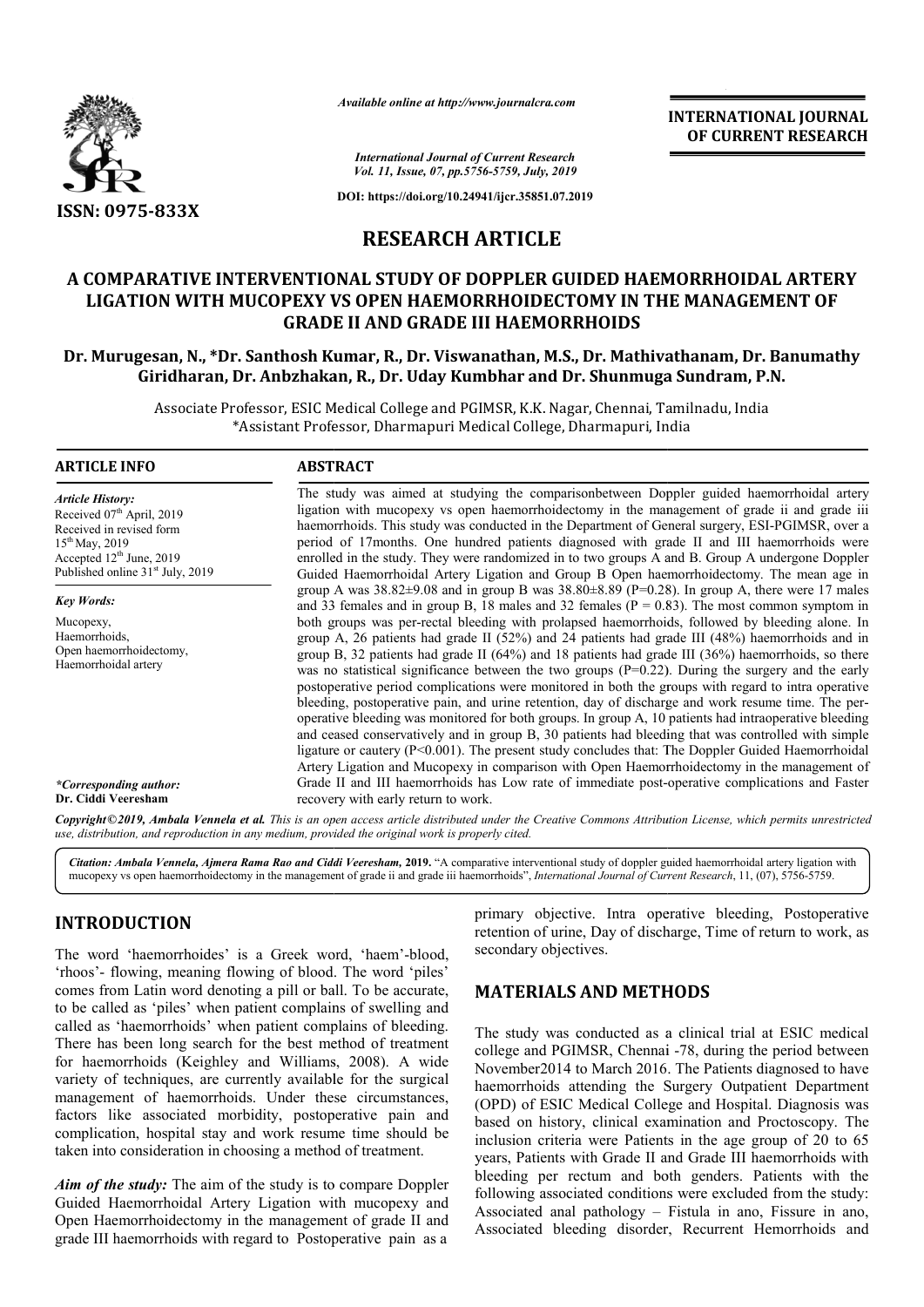Pregnant women. With the above mentioned selection and exclusion criteria, the appropriate Sample was drawn from the population. In this comparative Interventional trial- Parallel Study Design involving two groups, Sample size was calculated to be 100, with 50 patients in each group. Total 100 patients with haemorrhoids attending Surgical Out Patient Department were enrolled in the study. Odd numbered patients starting 1,3,5,…99 were assigned to group A, who received treatment of Doppler Guided Haemorrhoidal Artery Ligation with mucopexyand the remaining even numbered patients starting from 2,4,6,…100 were assigned to group B who underwent Open haemorrhoidectomy. After diagnosing, patients were assigned to undergo Doppler Guided Haemorrhoidal Artery Ligation with Mucopexy or Open Haemorrhoidectomy in a 1:1 ratio by alternate allocation, odd numbered patients named as GROUP A underwent Doppler Guided Haemorrhoidal Artery Ligation with Mucopexy and even numbered patients named as GROUP B underwent Open Haemorrhoidectomy procedure after taking informed consent. Patients in two groups underwent clinical examination, per rectal digital examination, proctoscopy examination, Ultrasonography (USG) Abdomen and Sigmoidoscopy, Preoperative anaesthetic assessment was done in all the patients. Patients in both the groups had same preoperative preparation. In both the group surgery was performed under spinal anaesthesia in lithotomy position. In present study Doppler guided haemorrhoidal artery ligation with mucopexy was compared with open haemorrhoidectomy in terms of Postoperative pain, Intra operative bleeding, Postoperative retention of urine, Day of discharge, Return to work (work resume time). Every patient was supplied with a pain score chart. They were instructed to mark the level of the pain daily. These charts were graded from 0 to 10 and marked at one end-0 (no pain) and at the other end -10 (worst pain). 1-3(mild pain), 4-7 (moderate pain), 8-10 (severe pain). Work resume time was defined as the time required by the patients for symptomatic pain relief and to resume Daily routine work. It was calculated in weeks. All the patients were assessed during postoperative period. They were followed up for 2 months. The subjects underwent clinical examination including a digital rectal and proctoscopy examination. The post-operative parameters after discharge of patients were assessed by the questionnaire filled by patient at the time of follow-up.

# **DISCUSSION**

The analysis of this study, between the two groups was done and the results were compared with the literature for establishing its significance. Starting from the primary objective of Postoperative pain to the secondary objectives of Intra- operative bleeding, Post-operative urinary retention, Day of discharge and Work resume time were discussed in a detailed manner. One hundred patients diagnosed with grade II and III haemorrhoids were enrolled in the study. They were randomized in to two groups A and B. Group A undergone Doppler Guided Haemorrhoidal Artery Ligation and Group B Open haemorrhoidectomy. The mean age in group A was 38.82±9.08 and in group B was 38.80±8.89 (P=0.28). In group A, there were 17 males and 33 females and in group B, 18 males and 32 females ( $P = 0.83$ ). The most common symptom in both groups was per-rectal bleeding with prolapsed haemorrhoids, followed by bleeding alone. In group A, 26 patients had grade II (52%) and 24 patients had grade III (48%) haemorrhoids and in group B, 32 patients had grade II

(64%) and 18 patients had grade III (36%) haemorrhoids, so there was no statistical significance between the two groups (P=0.22). During the surgery and the early postoperative period complications were monitored in both the groups with regard to intra operative bleeding, postoperative pain, and urine retention, day of discharge and work resume time. The per-operative bleeding was monitored for both groups. In group A, 10 patients had intraoperative bleeding and ceased conservatively and in group B, 30 patients had bleeding that was controlled with simple ligature or cautery (P<0.001). The Visual analogue scale (VAS) was used for postoperative pain assessment (0 to 10). The mean score in group A was 1.82±0.64 and group B was 4.26±2.86 (P=0.0001). According to the Visual analogue scale (VAS), we divided patients into four groups: no pain, mild pain, moderate pain and severe pain. The urinary retention during immediate postoperative period on the day of surgery was monitored. In group A, 3 patients had urinary retention  $(6\%)$  and in group B, 13 patients had urinary retention (26%) with P value of 0.01. The day of discharge after the surgery denotes the number of hospitalization days necessary for immediate postoperative care. In group A, the mean day of discharge was 1.8±0.75 days and that of in group B was  $2.5\pm0.95$  (P=0.0001) with 95% confidence interval of -1.121 to  $-0.439$ . Among the two groups  $62\%$  (n=31) of patients in the group A resumed their work and normal activities by the end of first week and 72% (n=36) of the patients in the group B resumed their work at the end of second and third week. The statistical significance on comparing the two groups is p value  $of < 0.001$ . The study population was followed up for a period of two months. The pain and bleeding history during the follow up period was obtained from the population. At the end of first month, in Group A 14% (n=7) patients had history of pain and 16% (n=8) patients had residual bleeding with p value of less than 0.005. Whereas in Group B 56% (n=28) of patients had pain and 44% (n=22) patients had residual bleeding. In the present study, the 20% of the patients treated with Doppler Guided Haemorrhoidal Artery Ligation (DGHAL) had intra operative bleeding. In various other studies the incidence of intra operative bleeding (Ratto *et al.,* 2010; Greenberg *et al.,*  2006; Infantino *et al.,* 2010; Shabahang *et al.,* 2013; Gupta and Kalaskar, 2008) was ranging from 1% to 11%. as 4% in Gupta PJ et al, 1.2% in Ratto *et al.* (2010) 11% in Greenberg R et al, 1% in Shabahang *et al.* (2010) and 2.6% Infantino *et al.* (2010). In present study the incidence of intra operative bleeding complication was higher when compared to other studies, but is significantly low comparing with Open Haemorrhoidectomy.

In the present study the immediate postoperative pain (Ratto *et al.,* 2010; Giordano *et al.,* 2009; Dal Monte *et al.,* 2007; Greenberg *et al.,* 2006; Infantino *et al.,* 2010; Festen *et al.,*  2009; Jeong *et al.,* 2011; Shabahang *et al.,* 2013; Hoyuela *et al.,* 2016) measured by Visual Analogue Score (VAS) on the day of surgery in Group A patients was 1.82. When compared with the previous similar studies in the literature, mean VAS score of the patients undergone Doppler Guided Haemorrhoidal Artery Ligation (DGHAL) was ranging from 1.32 to 3.10. The average pain score of the studies were Festen S et al (3.1±0.1), Dal Monte *et al.* (2007) (1.32), Jeong *et al.,*  (2011) (2.4±3.0), Greenberg *et al.,* (2006) (1.4±2.1), Shabahang *et al.,* (2013) (1.0±0.6), Infantino *et al.* (2010) (2.0±0.5) and Hoyuela *et al.,* (2016) (1.7). The mean Visual Analogue Score (VAS) among the group A in present study and other studies shows, No pain or Mild pain during the day of surgery among the patients who underwent Doppler Guided Haemorrhoidal Artery Ligation (DGHAL).The retention of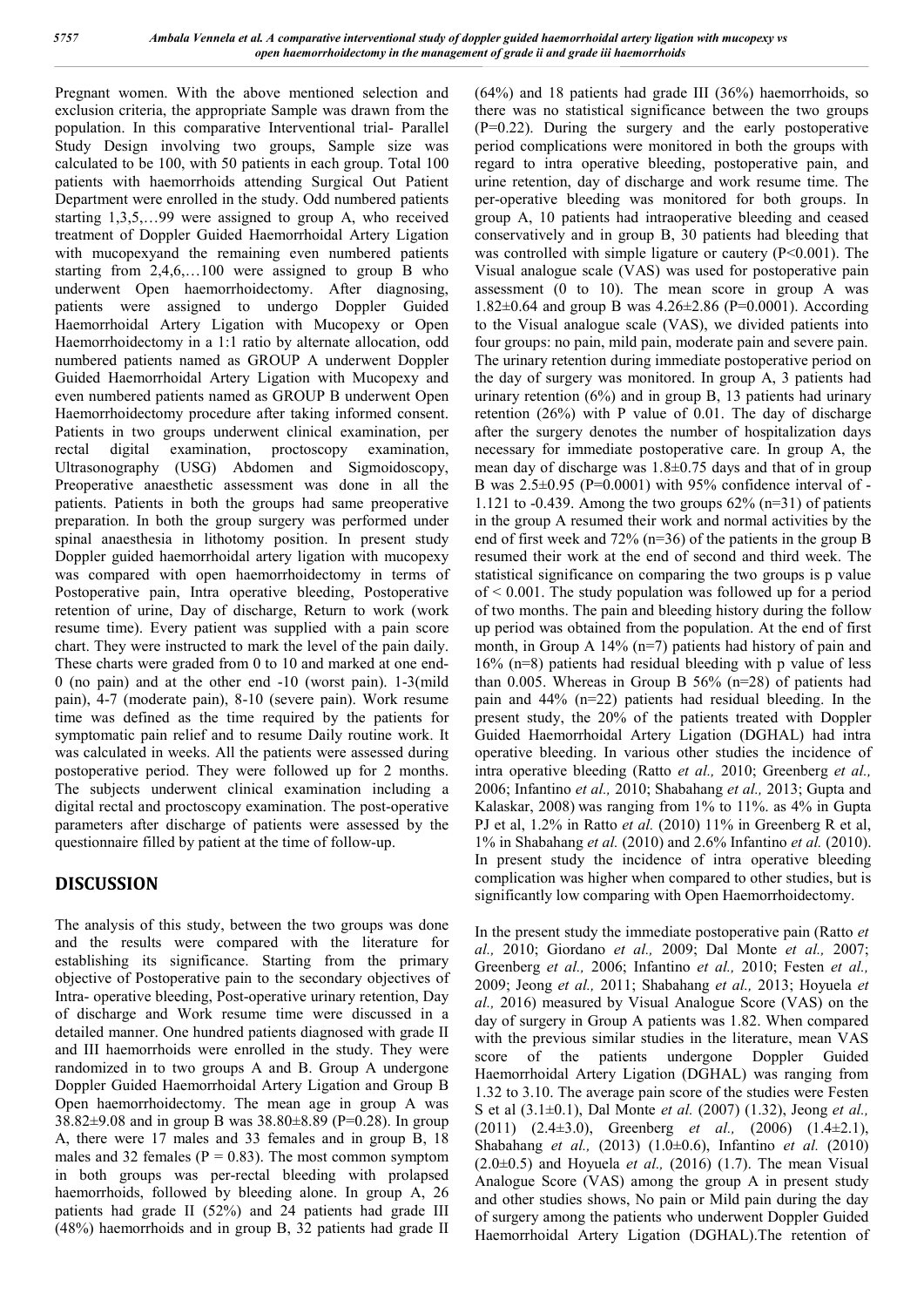urine $57,62$  is one of the early complications of the haemorrhoidal surgeries. In the present study 6% of patients in group A had retention of urine and the same is compared with other studies, Gupta *et al.,* (2008) (9%) and Infantino *et al.* (2010) (6.2%). The incidence of the retention of urine among the patients in Group A is comparable with the other studies and significantly low when compared to the patients in Group B who underwent Open Haemorrhoidectomy. The day of discharge (Giordano *et al.,* 2009; Greenberg *et al.,* 2006; Jeong *et al.,* 2011; Noguerales *et al.,* 2015) denotes the length of postoperative hospitalization. The mean day of discharge of the patients in group A is  $1.8 \pm 0.7$  days and that of group B is  $2.58 \pm 0.95$  days. In various studies where patients underwent Doppler Guided Haemorrhoidal Artery Ligation (DGHAL) showed significant reduction in hospitalization days, e.g. Bursics *et al.* (2004) (19.4±41.8 hours), Jeong *et al.* (2011) (1.6±1.1 days), Gupta *et al.* (2008) (12±4 hrs), Noguerales *et al.* (2015) (0.4±0.3 days), Hoyuela C et al [11hrs (3-25)], one day in Greenberg R et al and Shabahang *et al.* (2013). The duration of hospitalization in present study is comparable with the other studies, whereas is significantly less compared to Open Haemorrhoidectomy. Work resume time correlates directly with the relief of pain and symptoms. Among the two groups,  $62\%$  (n=31) of patients in the group A resumed to their work and normal activities by the end of first week  $(1.0\pm 0.6$  weeks) and  $72\%$  (n=36) of the patients in the group B resumed their work at the end of second and third week. The work resume time (Giordano *et al.,* 2009; Infantino *et al.,* 2010; Hoyuela *et al.,* 2016) of the patients undergone Doppler Guided Haemorrhoidal Artery Ligation (DGHAL) when compared the other studies i.e. Bursics A et al (3.0±5.5 days), Jeong *et al.* (2012) (2.3±2.0 weeks), Greenberg R et al  $(1.0\pm0.7$  weeks) and Hoyuela C et al  $(3$  weeks) shows early recovery and early resuming to normal activities.

Nowadays, surgical treatments of diseases have become minimally invasive and cause less physiologic stress on patients; so new modalities such as the Stapled Haemorrhoidopexy and Doppler Guided Haemorrhoidal Artery Ligation (DGHAL) is gaining much more acceptance universally. We performed this study to compare the new technique, Doppler Guided Haemorrhoidal Artery Ligation (DGHAL) with the Milligan-Morgan open excisional haemorrhoidectomy. Patient selection, demographic characteristics, symptomatology, and type of anaesthesia had no effect on present results because correct randomization was done, which was confirmed by statistical analysis. In present study, comparison of both the procedures with regard to intra operative bleeding, postoperative pain, post-operative urine retention, day of discharge and time period to resume normal activities was done systematically. According to literature search, there was only one study by Attila Bursics *et al.* (2004) which was structurally similar to present study. In present study, when comparing Doppler Guided Haemorrhoidal Artery Ligation (DGHAL) and Open Haemorrhoidectomy groups, we observed less postoperative pain, similar hospital stay, less need for analgesics and equal complication rates. After 2 month follow up we did not find any complications such as anal stenosis, incontinence or vacuation problems. Results of this study are comparable with Attila Bursics *et al.* (2004) in a systemic review by Giordano *et al.,* (2009), they evaluated all studies on the Doppler Guided Haemorrhoidal Artery Ligation (DGHAL) technique, but did not find a leading study and all studies were limited to case series by pioneer surgeons. Finally, after reviewing all of those series, they concluded that this new modality seemed to be beneficial in the treatment of grade II and III haemorrhoids. Two other studies, Greenberg *et al.* (2006) and Abdeldaim *et al.* (2007) have confirmed these results. In another study Charua Guindic *et al.* (2004), the results of Doppler Guided Haemorrhoidal Artery Ligation (DGHAL) alone proved to be satisfactory. Some studies added other modalities such as recto anal repair adjunct to Doppler Guided Haemorrhoidal Artery Ligation (DGHAL) with similar results to Doppler Guided Haemorrhoidal Artery Ligation (DGHAL) alone. Khafagy *et al.* (2009) compared Milligan-Morgan Haemorrhoidectomy, Stapled Haemorrhoidectomy, and Doppler Guided Haemorrhoidal Artery Ligation (DGHAL) and concluded that the two last techniques have the same outcome as Milligan-Morgan Haemorrhoidectomy, with more patient satisfaction.

#### **Conclusion**

The present study concludes that: The Doppler Guided Haemorrhoidal Artery Ligation and Mucopexy in comparison with Open Haemorrhoidectomy in the management of Grade II and III haemorrhoids has –

- 1. Less per-operative bleeding.
- 2. Significantly less post-operative pain.
- 3. Low rate of immediate post-operative complications and
- 4. Faster recovery with early return to work.

#### **REFERENCES**

- Abdeldaim Y, Mabadeje O, Muhammad KM, Mc Avinchey D. 2007. Doppler-guided haemorrhoidal arteries ligation: preliminary clinical experience. *Ir Med J.,* 100(7):535-7.
- Bursics A, Morvay K, Kupcsulik P. *et al.* 2004. Comparison of early and 1-year follow-up results of conventional haemorrhoidectomy and haemorrhoid artery ligation: a randomized study. *International Journal of Colorectal Disease,* 19: 176–80.
- Charua Guindic L, Fonseca Munoz E, Garcia Perez NJ, Osorio Hernandez RM, Navarrete Cruces T, Avendano Espinosa O, *et al.* 2004. [Haemorrhoidaldesarterialization guided by Doppler. A surgical alternative in hemorrhoidal disease management]. *Rev Gastroenterol Mex.,* 69(2):83-7.
- Dal Monte PP, Tagariello C, Giordano P. *et al.* 2007. Transanal haemorrhoidal dearterialisation: nonexcisional surgery for the treatment of haemorrhoidal disease. *Techniques in Coloproctology,* 11: 333–9.
- Faucheron JL, Gangner Y. 2008. Doppler-guided haemorrhoidal artery ligation for the treatment of symptomatic haemorrhoids: Early and three-year follow-up results in 100 consecutive patients. Diseases of the Colon and Rectum 2008; 51: 945–9.
- Festen S, van Hoogstraten MJ, van Geloven AAW. *et al.* 2009. Treatment of grade III and IV haemorrhoidal disease with PPH or THD. A randomised trial on postoperative complication and short-term results. *International Journal of Colorectal Disease,* 24: 1401–5.
- Giordano P, Overton J, Madeddu F. *et al.* 2009. Transanal haemorrhoidal dearterialization: a systematic review. *Diseases of the Colon and Rectum,* 2009;52: 1665–71.
- Greenberg R, Karin E, Avital S, Skornick Y, Werbin N. 2006. First 100 cases with Doppler-guided hemorrhoidal artery ligation. *Dis Colon Rectum.,* 49(4):485-9.
- Gupta PJ, Kalaskar S. 2008. Ligation and mucosopexy for prolapsing haemorrhoids – a ten year experience. *Annals of Surgical Innovation and Research,* 2: 5.